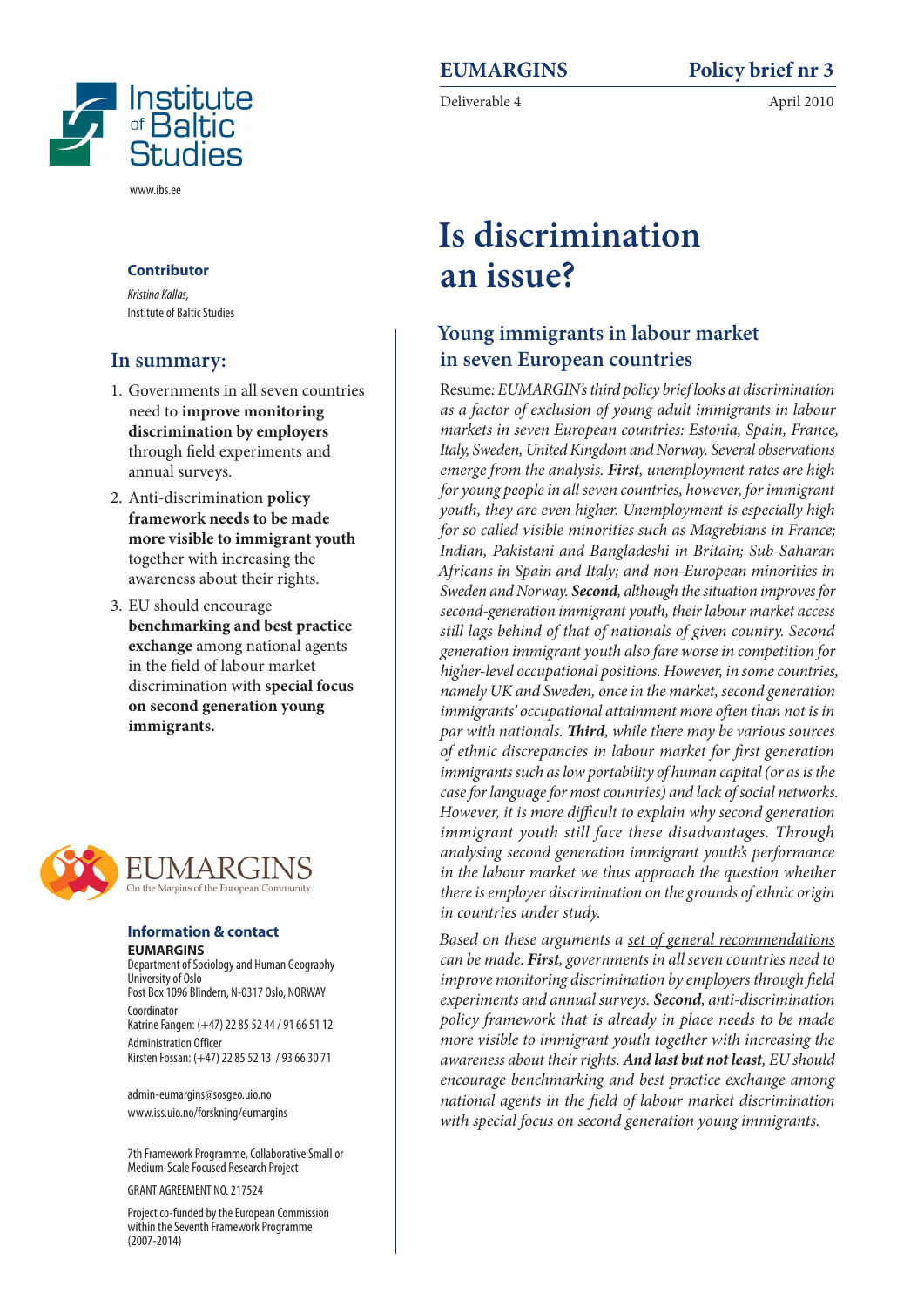#### **Introduction**

For a young person with immigrant background, either first or second generation, access to education and labour market are the most important arenas in which young adults have to establish themselves as active social actors in society. Similarly, for the state, young immigrants' participation in labour market is one of the most important indicators of successes or failures of country's integration policy. For EU Member States, effective integration of immigrants into the labour market constitutes an important contribution to reaching the Lisbon targets for jobs and growth. However, in many European countries young people with immigrant background tend to have higher unemployment rates and are more likely to be employed in jobs of lower quality and pay compared to the nationals. Even more, in majority of countries that were analysed for this brief (with the exception of Italy and UK) immigrant youth face a double disadvantage: the European youth unemployment rate is more than double that of the overall working-age population and the unemployment rate for immigrant youth is significantly higher again.

Although the situation improves for second-generation immigrant youth their job-access rates are still below that of nationals of given country. These disadvantages have been explained by several factors such as lower educational attainment of young immigrants, lack of human and social capital (namely language skills and citizenship of host country, knowledge of host country labour market etc), socio-economic background and country of origin, social context and ethnic segregation. These factors differ to very large extent

**young people with immigrant background tend to have higher unemployment rates and are more likely to be employed in jobs of lower quality and pay compared to the nationals**

among different immigrant groups as well as different national context. This diversity in explanatory factors and in the national contexts makes the comparative analysis of labour market integration a rather challenging task. It is thus not the aim of this policy brief to present comprehensive comparative analysis of labour market exclusion and inclusion but rather to look at ethnic penalties in labour market, especially inequalities of opportunity caused by discrimination.

The aim of EUMARGINS

project's fieldwork research, among other objectives, is to identify and assess the degree to which young adult immigrants in their attempts to access the labour market have experienced discrimination of some sort. This policy brief aims to supplement fieldwork data with providing a targeted discussion on the discrimination

of young adult immigrants' in labour market relying on EUMARGINS national context reports and national and transnational comparative surveys. Additionally, the brief looks at national policies of EUMAGINS's countries directed at fighting against this discrimination. The author recognises that labour market challenges differ between countries based on the differences in immigration history and composition of immigrant population in these countries. These differences make the presentation of comparative analysis and consequent policy recommendations a complicated task and it is not the aim of this brief to delve into these tasks. It rather aims at highlighting the differences and commonalities that young adult immigrants face in these different countries and if possible refer to best practice cases in fighting labour market discrimination.

# **Difficulties of transnational comparative analysis**

Comparison of these seven countries is a difficult task as there are important differences between the labour market organisation and welfare state type. For example, in Southern European countries of Italy and Spain there are higher levels of illegal and undocumented immigration while again in Sweden large bulk of recent immigrants are quota refugees. Estonia stands out from the group with its rather large but unique composition of immigrant population where people categorised as immigrants by the state (Soviet time settlers) resist this categorization. Additionally, differently from all other countries under study, there are no visible minorities among immigrants in Estonia.

When it comes to labour market organisation, there is evidence that in Italy and Spain migrant inclusion into labour market occurs to a far greater extent in the informal sector than in Northern and Western European countries. Integration into labour market in Italy and Spain appears to take place in much faster phase due to the fact that large amount of illegal and undocumented immigrants are labour migrants pulled into country by such sectors of booming economy as agriculture, tourism, construction and domestic services. However, as will be discussed below, these sectors are most vulnerable to cyclical nature of the market economy and thus put young immigrants at most vulnerable situations in these labour markets.

For the purpose of targeted discussion, a definition of a young person with immigrant background is given as following: a person between the ages of 15-25 who is a first generation or second generation immigrant, the latter meaning those born in receiving countries, but with parents born in country of origin. The author recognised the difficulty in conducting a meaningful comparative analysis of groups of people so diverse such as young immigrants in different European countries.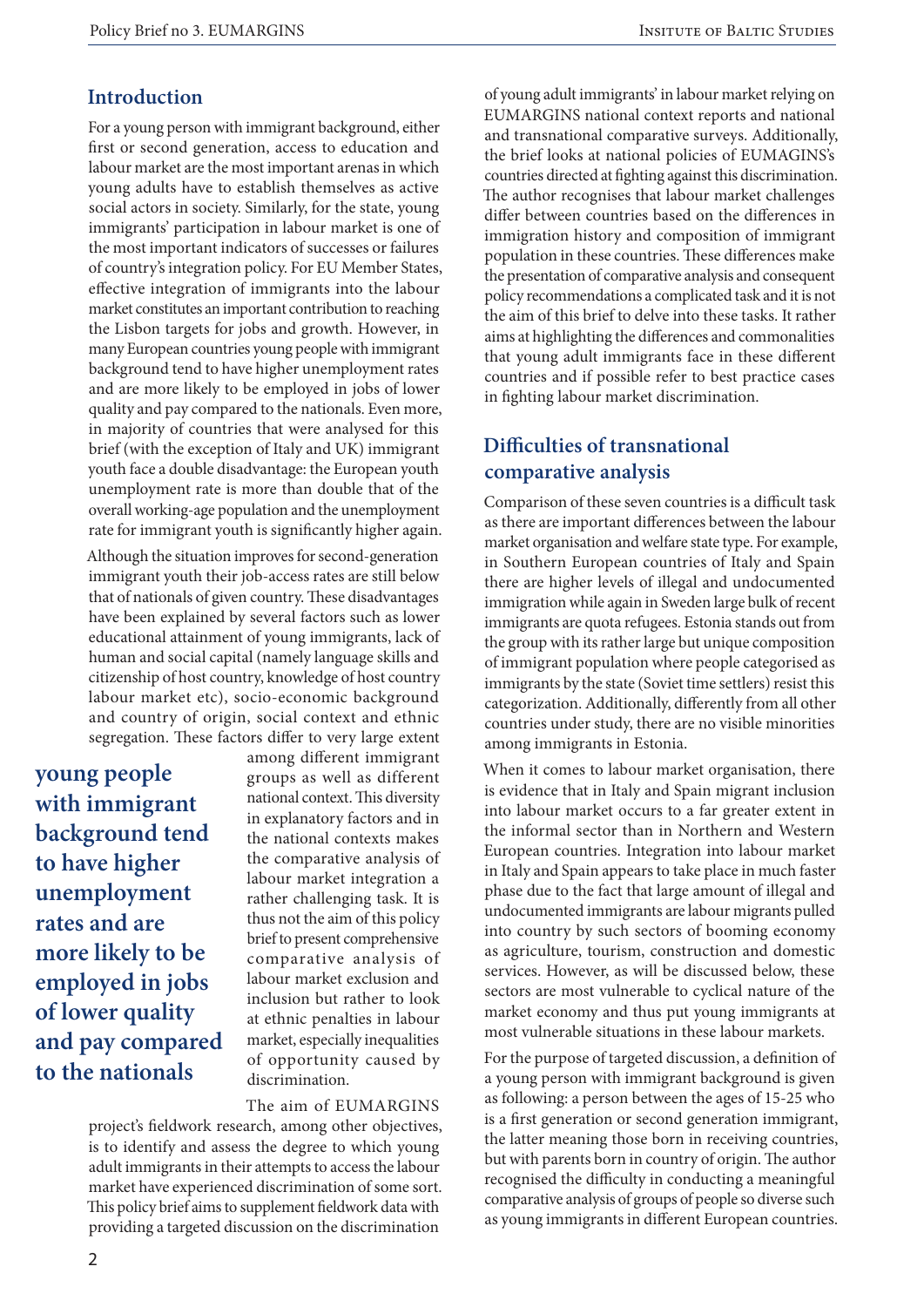However, based on the survey data presented in this brief, it can be argued that all these diverse groups share one common trait when it comes to labour market participation – they have experienced discrimination based on their immigrant background which makes them either ethnically, racially, linguistically or religiously different from majority population. Thus, although their country of origin, their socio-economic background, history of migration, educational attainments and many other social characteristics differ, they have one thing in common – they have had experience with ethnic, racial or linguistic discrimination when looking for work or being at work.

# **Employment and unemployment of immigrant youth**

In terms of employment rate, countries in our comparison can be divided into two groups. First group consist of so called "new immigration countries" of southern Europe Spain and Italy (and exceptionally also Estonia) where immigrant youth has higher employment rate compared to nationals. These positive figures can be explained by the nature of immigration to these countries – majority of immigrants enter the country as labour migrants. In Estonia, although immigrant youth is mostly already second-generation, their higher employment rate is caused by employment in booming sectors such as construction. In contrast, in second group of so called "old immigration countries" of France, Sweden, UK and Norway the employment rate of immigrant youth is significantly lower compared to nationals of these countries. In Sweden the difference is as high as 11.6

**In terms of employment rate, countries in our comparison can be divided into two groups.**

percentage points (see Table 1). Lower employment rates of immigrant youth together with high unemployment indicates exclusion of immigrant youth from labour market in these countries.

| Country       | Employment<br>nationals | Employment<br>foreigners | Unemployment<br>nationals | Unemployment<br>foreigners |
|---------------|-------------------------|--------------------------|---------------------------|----------------------------|
| Estonia       | 35.8                    | 41.2                     | $12.1*$                   | $11.1*$                    |
| Spain         | 34.8                    | 42.1                     | 23.8                      | 27.8                       |
| France        | 32.1                    | 29.2                     | 18.1                      | 24.4                       |
| Italy         | 23.5                    | 35.8                     | 21.8                      | 16.3                       |
| Sweden        | 42.6                    | 31.0                     | 19.8                      | 32.7                       |
| UK            | 53.0                    | 46.5                     | 14.9                      | 15.6                       |
| <b>Norway</b> | 57.5                    | 52.1                     | 7.5                       |                            |

Table 1: Youth employment and unemployment rate of nationals and foreigners in seven European countries (age group 15-24), 20081

Source: Eurostat; \*Estonian National Statistics

Nevertheless, unemployment figures show strong evidence of economic exclusion in almost all seven countries. In 2008, in almost all countries with the exception of Italy and Estonia<sup>2</sup>, unemployment for

foreign youth has been higher than that of nationals of same age group. In France the unemployment rate was 6 percentage points higher from that of nationals and in Sweden as much as nearly 13 percentage points (see Table 1). France's weakness has more to do with employment difficulties affecting second

**unemployment figures show strong evidence of economic exclusion in almost all seven countries**

generation immigrants, whose situation paradoxically is often worse than that of their parents, even though they have had the benefit of French education system. In Sweden high unemployment rates of immigrant youth can be explained by the character of migration where labour migration accounts for insignificant proportion of all the migrants. On the other hand, humanitarian migration and its associated family migration have accounted for 60 to 80 per cent of all foreign migration to Sweden over the past fifteen years (Lemaitre 2007). Additionally, large number of immigrants arrived to Sweden in 1990ies at times of adverse economic conditions which can be expected to have a significant impact on the labour market performance.

In UK the picture is similar to that of other countries with ethnic minority men tending to have rates of unemployment often twice those of comparable men of British ancestry. Visible minorities, especially in the second generation, tend to have much higher rates of unemployment, reaching 25 per cent and above for Caribbean and Pakistanis/Bangladeshis. First- and second-generation Caribbean and Pakistani/Bangladeshi

<sup>1</sup> Foreigners are non-citizens, including citizens of other EU Member States.

<sup>2</sup> In 2009, though, in Estonia unemployment of immigrant youth was higher by 6 percentage points (see below) (Eesti Statistikaamet 2010).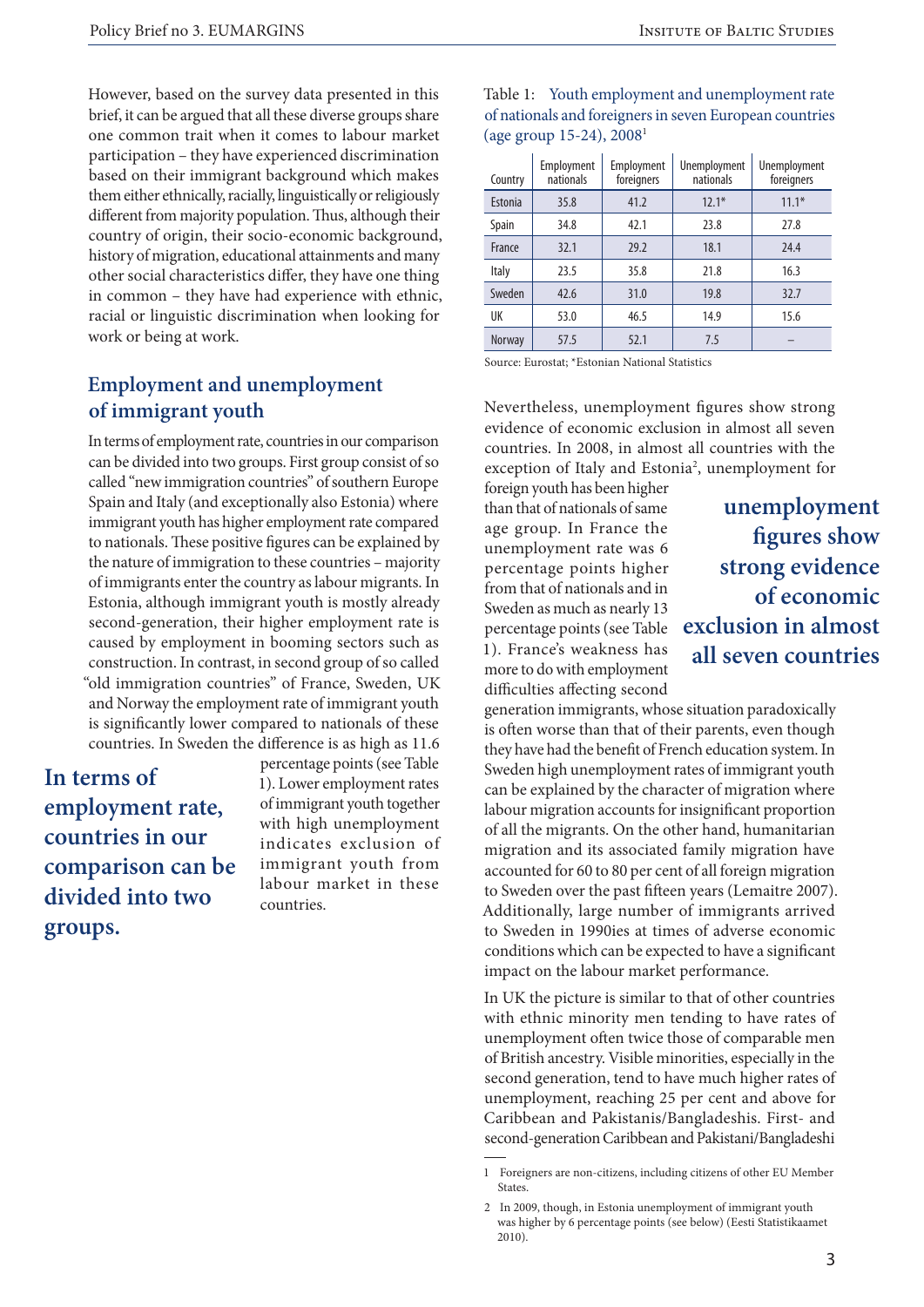men, together with first-generation African and Indian men have higher rates both of unemployment and of semi- and unskilled –manual work than those of British ancestry (Cheung & Heath: 2007).

For Norway and Estonia Eurostat unemployment data for foreigners was not available at the moment of this analysis. In Norway, OECD research has shown that although foreign-born unemployment rates are quite favorable in international comparison, in 2007/2008 the incidence of foreigners' unemployment was almost three times as high as among the native-born (6.2 per cent and 2.2 per cent respectively) (Liebig 2009). Liebig points out that the labor market integration of immigrants and their children has to be seen in the context of Norway's high GDP per capita (second highest in the OECD), low unemployment and high labor market participation of both genders. It also has to be viewed against the backdrop of a Nordic-type welfare state (Liebig 2009).

In Estonia, there has been no significant immigration within last 20 years and thus majority of young people with immigrant background are second generation immigrants. During the times of high economic growth (2001-2008), unemployment for immigrant youth was lower than that of native born. This was largely due to employment in booming construction sector. With the arrival of economic recession, however, unemployment rate of immigrant youth grow more rapidly than that of native-born. In 2009, unemployment of immigrant youth was 6 percentage points higher than that of native Estonian youth (32.8 per cent and 26.7 per cent respectively) (Eesti Statistikaamet 2010). Compared to 2008 the unemployment rate of immigrant youth had tripled (from 11.1 per cent to 32.8 per cent) while for native Estonian youth it doubled (from 12.2 per cent to 26.7 per cent) (Ibid).

#### **Is discrimination an issue?**

A combination of unfavourable factors such as fewer qualifications or problems related to the transferability of diplomas acquired abroad, more disadvantaged sociodemographic conditions such as living in economically backward areas, foreign language spoken in the family contribute to the exclusion of young immigrants from labour market. Still, in France, research converges on the finding that differences in diploma levels or social capital fail to explain entirely the obstacles facing immigrant youth on a job market (Silberman & Fournier 2007). Similarly the analysis in Estonia shows that even though education has a considerable influence on the occupational attainment in the first job, still the effect of ethnicity on labor market outcomes is strong. In case of similar educational levels young non-Estonians are achieving a significantly lower occupational status in their first job compared with Estonians (Lindemann 2009). This ethnic penalty is partially explained by the importance of country-specific human capital, nevertheless, also Estonian proficient non- Estonians achieve a significantly lower occupational status in their first job compared with Estonians (Ibid). Lindemann concludes that the potential explanation for non-Estonians ethnic penalty is discrimination from employers (Ibid).

Additionally, there is no general tendency for labour market disadvantages to become smaller in the second generation. Results of comparative analysis of

labour market performance among different generations of immigrants in France have indicated that while the second generation have made considerable absolute gains in educational and occupational level, in relative terms they remain just as disadvantaged as their parents. The disadvantage they suffer is not just at the entrance of the labour market but also in

**Youth from immigrant backgrounds are exposed unequally to unemployment based on their country of origin and ethnicity.**

the competition for higher-level occupational positions (Silberman & Fournier 2007). While there can be plausible explanations to labour market exclusion for first generation immigrants, it is difficult to explain why second generation immigrants still face those disadvantages. Thus, while the ethnic penalties calculated from statistical models of unemployment, occupation and earnings must not be equated directly with discrimination, there is considerable evidence from field experiments and surveys that unequal treatment on grounds of race or color is likely to be a major factor underlying the pattern of ethnic penalties.

While making argument for discrimination it is important to point out the major differences that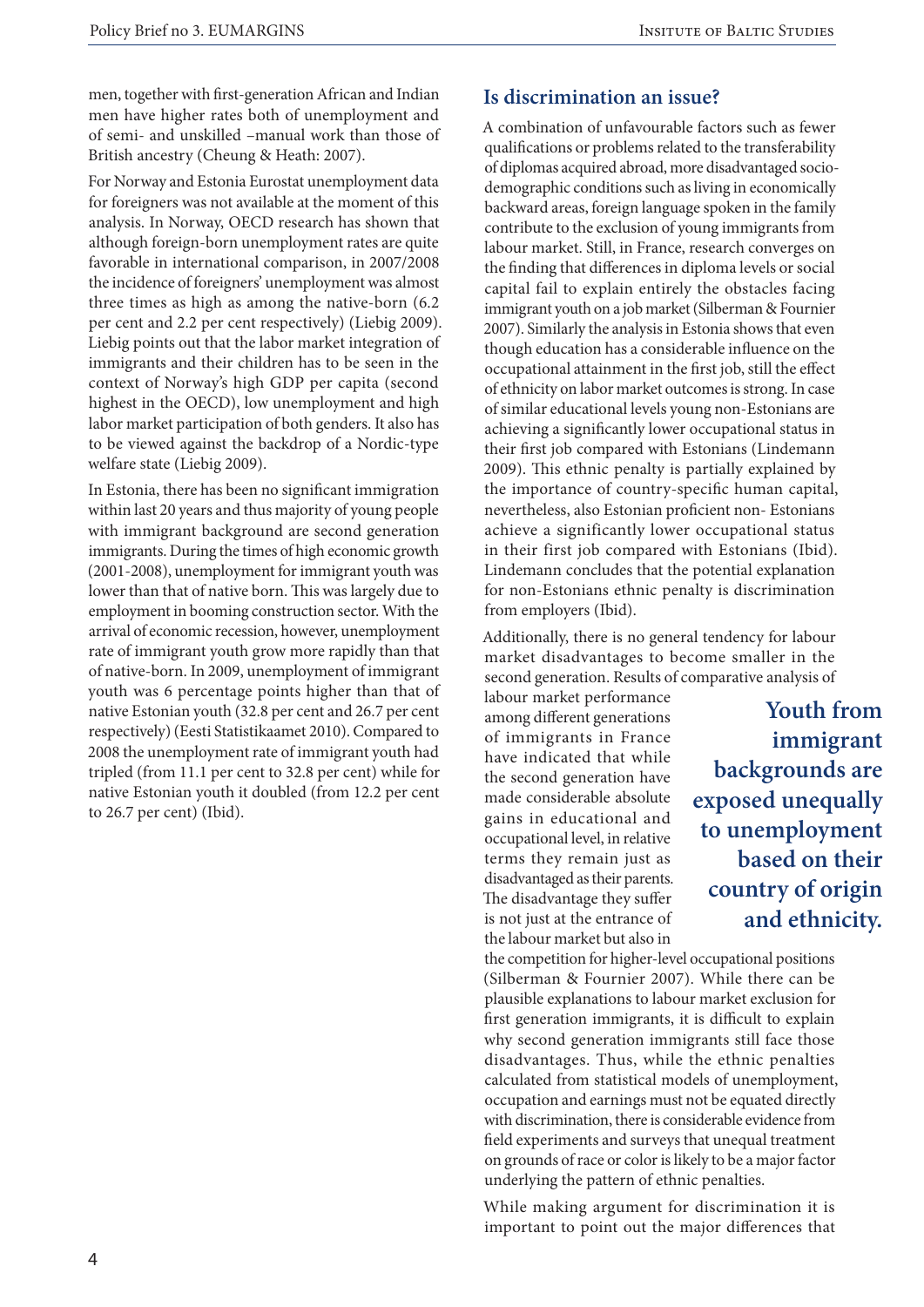exist within the immigrant populations of different countries. Youth from immigrant backgrounds are exposed unequally to unemployment based on their country of origin and ethnicity. In France, it is much more difficult for young people from African countries, whether first or second generation, to enter the labour market than it is for immigrants from European or Asian countries, with the North African countries having the highest unemployment rate (twice the average level) (Jobs for Youth 2009). In UK, Cheung & Heath have concluded based on their analysis that visible

# **Discrimination in the labour market, is a serious barrier for the integration of immigrant youth into host society**

minorities tend to have significant ethnic penalties while white minorities do not. Cheung & Heath argue based on their analysis that "at all levels of education the visible minorities had much higher probabilities of being unemployed than the charter population" (Cheung & Heath 2007). Thus, in UK discrimination can be a rather

likely explanation for the disadvantages experienced by the visible minorities in the second generation. The fact that ethnic penalties with respect to unemployment are not present for any of the white ethnic groups is also suggestive of racial discrimination as a major explanatory factor.

Similarly in France several studies have shown that some immigrant groups suffer from discrimination based on their ethnic or immigrant background, which partly explains their difficulty in finding employment (Jobs for Youth 2009). In Italy, based on the results of the research, Allasino *et al* have found situations of objective discrimination against young semiskilled Moroccan men in recruitment procedures (Allasioni et al 2004). In Spain, through conducting field experiments de Prada *et al.* found that total net discrimination rate of young immigrant male applicants after all three stages of application procedures had been completed was 36 per cent (de Prada *et al.* 2000). In Sweden, Jonsson has found that there exists visible minority discrimination in the labour market: from among the five minority categories constructed by Jonsson based on their visibility the estimates to be employed become more negative as minorities become more visible (Jonsson 2007). And even after controlling for such variables as family origin resources and for personal educational attainment, he concludes that "visible minority status is a disadvantage in the job-search process" (Ibid). In EU-MIDIS survey less visible immigrant groups such as Russians and Central and Eastern Europeans declared less discrimination in work related domains. Nevertheless, Albanians and Romanians in Italy reported rather high discrimination incidence when looking for work or at work (25 per cent and 20 per cent respectively) (EU-MIDIS 2009: 117).

Discrimination in the labour market, both at the entry level and at work, is a serious barrier for the integration of immigrant youth into host society. Surveys carried out in countries of EUMARGINS project have found the practice of discrimination against immigrant population in labour market quite prevalent. In recent EU-MIDIS survey the two most common domains in which respondents in most Member States experienced discrimination in the past 12 months were work related: when looking for work or while at work. In the same survey 37 per cent of North-Africans in Italy declared being discriminated within last 12 month when looking for work and 30 per cent of the respondents declared being discriminated at work (EU-MIDIS 2009: 43). Similarly, in France, discrimination of Sub-Saharan African respondents in work-related circumstances was relatively frequent – 39 per cent respondents declared being discriminated while looking for work and 22 per cent at work within last 5 years (EU-MIDIS 2009: 91). In Sweden, 41 per cent of Somalis reported being discriminated against when looking for work and 32 per cent at work within last 5 year period (Ibid.). While these numbers do not specify the share of young people among respondents, it can be argued that young or not so young members of so called visible groups fare the worst when it comes to direct or indirect discrimination.

Immigrants feel discriminated against also in their career opportunities. Thus, among all Central and Eastern European immigrants' interviewee groups, with the exception of Romanian community in Spain, the dominant opinion was that a non-majority ethnic background is a barrier to workplace advancement (EU-MIDIS 2009: 113). Similarly, 13 per cent of Russians in Estonia also felt they were subjected to unequal treatment at their workplace in the past 5 years (EU-MIDIS 2009: 182). Silberman & Fournier report that second generation immigrant youth in France is similarly at disadvantage in the competition for higher-level occupational positions (Silberman & Fournier 2007). It has to be pointed though, that in Britain as well as in Sweden data analysis has found that second generation immigrants experience difficulties in entering job market, but once on the market, they hardly experience any ethnic penalty in occupational attainment (Cheung & Heath 2007; Jonsson 2007).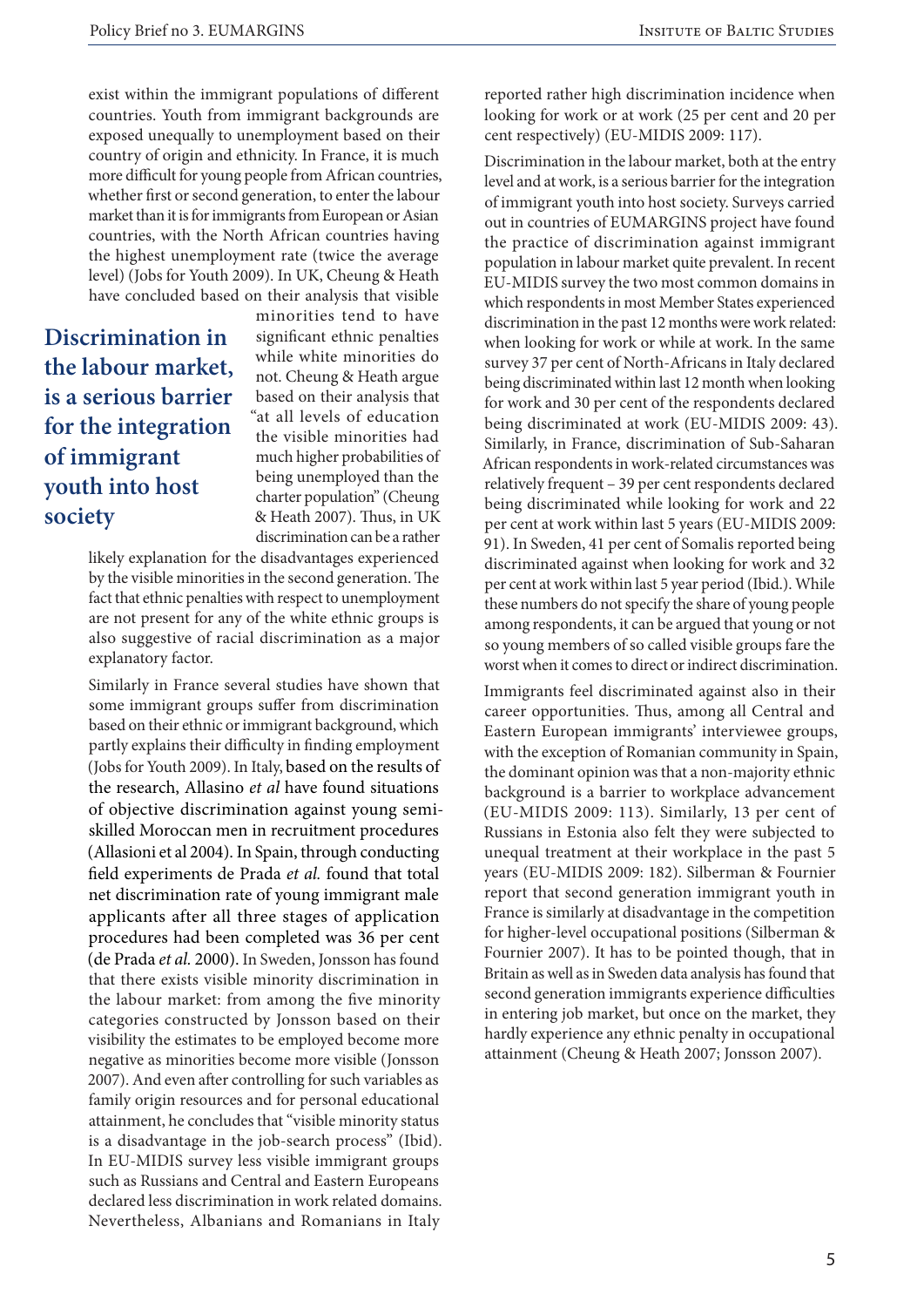# **Global financial crises and immigrant youth unemployment**

One issue that has sometimes been raised by researchers is that ethnic minority unemployment is hyper-cyclical, i.e. there is some evidence that when unemployment rates increase generally, those for immigrants increase even more rapidly (Cheung & Heath 2007). Some studies indicate than in difficult economic situations employers are more likely to indulge tastes of discrimination and ethnic differences probably become more significant. Evidence from many OECD countries shows that immigrants, in particular recent arrivals, tend to

**When adequate policies are not in place to fight against discrimination, a violent backlash against inequality is also most likely to occur**

be especially affected by an economic downturn. In UK analysis of data over time has shown that through two major economic recessions and subsequent recoveries, employment rates for nonwhite immigrants have displayed more volatility than those of UK-born whites or white immigrants. In bad times employment rates of non-white male immigrants fall further, but recovery is also faster (Dustmann *et al.* 2003).

 In Spain, the building sector, one of the pillars of earlier economic growth employed a high proportion of migrant men. As economic crises struck this sector the most, thus does increased unemployment. According to Spanish National Institute of Statistics, unemployment has affected foreigners more than natives and men more than women (cited in Feixa *et al*. 2010). The latter is explained exactly by the crises in construction sector.

### **Critique of policy options**

There are several reasons why discrimination in labour market should be tackled by policy makers. Zegers de Beijl categorizes the reasons into three categories: economic, social and moral (Zegers de Beijl 2000). Economically speaking, by discriminating employers fail to make full use of resources made available to them on the market. Additionally, a diverse workforce, with large pool of skills and experience is more likely to be creative and open to new ideas than one made up of homogenous team. In new globalised economy, immigrants' possible privileged insights about the

markets abroad can bring added value to employer. Immigrants are likely to have contacts abroad and speak the language of client states. Socially discrimination may result in disintegration of society as race riots in several European countries have shown. When adequate policies are not in place to

**discrimination can be a source of economic inefficiency, social disorder and conflict**

fight against discrimination, a violent backlash against inequality is also most likely to occur. Thus, government's reluctance to address discrimination in society will in long term contribute to disintegration of society. And last but not least, morally, discrimination goes against established principles of equality that considers all human beings equal and deserve to be treated as such.

Compared to the situation few years back, current antidiscrimination policies in seven countries under study have expanded significantly. Among the countries UK has the most extensive anti-racism policy in place. Race Relations Act that was first adopted in 1965 was among first such laws enacted in Europe. Commission for Racial Equality that monitors discrimination has been in work since 1976. Sweden followed in 1986 by establishing a position of Ombudsman protecting the rights of those who were subject to ethnic discrimination and in 1999 a new law against discrimination in the labour market put the burden of proof on employers. With the transposition of EC anti-discrimination directives<sup>3</sup> all seven countries have in place legal framework for tackling discrimination in labour market.

However, significant problems remain. In Sweden, despite of the long-term experience with antidiscrimination policy, a common view is that actions so far have had limited effect. There seems, for example, to be little chance of succeeding in a legal case against an employer who is accused of discrimination, and penalties for violating discrimination laws are not

<sup>3</sup> The European Council Directive 2000/43/EC implements the principle of equal treatment between persons irrespective of racial or ethnic origin; Directive 2000/78/EC prohibits employment discrimination on the grounds of religion or belief, disability, age or sexual orientation.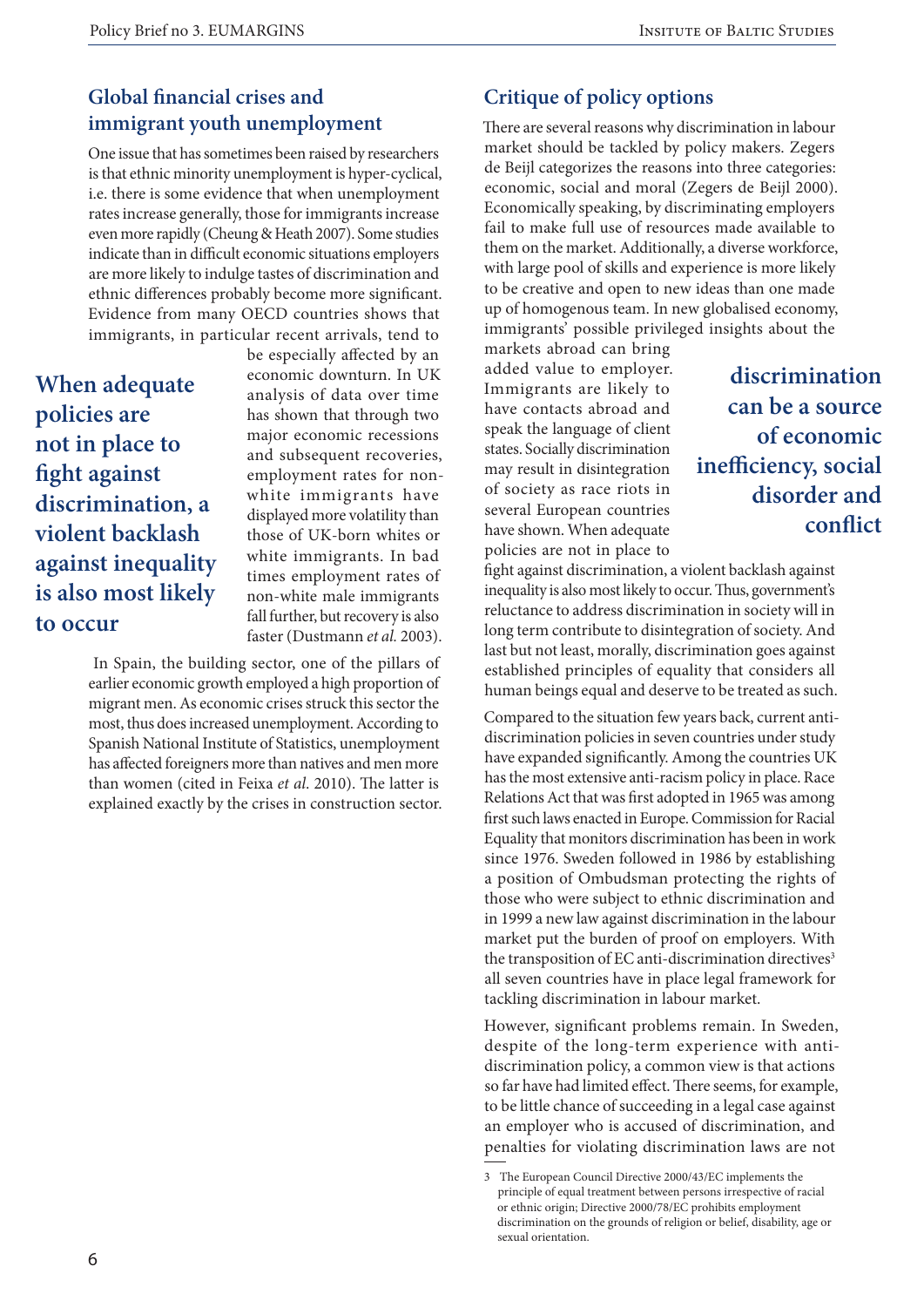severe (Jonsson 2007). Similarly, in Estonia the number of complaints to Chancellor of Justice who by recent change of law has been made responsible for monitoring discrimination issues, has been low, if not to say close to none. In the background of discrimination practices reported through studies and surveys (see Kallas 2008; EU-MIDIS 2009; Lindemann 2009), this is clearly an indicator of either low awareness of rights by population at large or dominance of common view that filing a complaint will have little or no effect on practices prevalent in labour market.

French authorities, on the other hand, are reluctant to intervene against racial and ethnic discrimination or set up indicators that would measure the extent of discrimination. While some legal improvements have been made regarding the burden of proof, the number of complaints on file remains ridiculously low. Any policy that makes a move towards affirmative action is considered an unconstitutional violation of the right to equality. Only recently has the government started to track hiring discrimination with testing methods or operating discrimination awareness campaigns for employers (Silberman & Fournier 2007).

#### **About EUMARGINS**

EUMARGINS is a collaborative project financed by the The Seventh Framework Programme for research and technological development (FP7) of the European Union.

Research institutions in Norway, Sweden, the United Kingdom, Estonia, Spain, Italy and France are members of the EUMARGINS project team. The research focus is on inclusion and exclusion of young adult immigrants in these seven European countries. The project lasts for 3 years; from 2008 to 2011.

New scientific knowledge produced by EUMARGINS will be published in the form of journal articles, reports, policy briefs and a final book. For the dissemination of policy recommendations, policy workshops will be organised in each participating country at the final stage of the project. An international scientific conference on the research findings will be organised in cooperation with the EU in 2011.





#### **Policy recommendations**

Ethnic inequality in the labour market that is created by discrimination practices is a major policy challenge to European governments. As noted above, apart from contradicting the normative principles of equality of opportunity that most European governments uphold, discrimination can be a source of economic inefficiency, social disorder and conflict. It is therefore of utmost importance that European governments will pay a closer attention to the occurrence of discrimination and employ more resources in fighting discriminative practices. Current policy brief aims at presenting some general recommendations for actions based on the analysis carried out for this brief.

A set of general recommendations can be made:

**First**, governments in all seven countries need to improve monitoring discrimination by employers through field experiments and annual surveys. This especially concerns second generation immigrant youth that despite of being educated and socialised in the country, still face ethnic penalties in the labour market.

**Second**, anti-discrimination policy framework that is already in place needs to be made more visible to immigrant youth together with increasing the awareness about their rights. Studies have shown that although anti-discrimination bodies have been operating in the country for some time already, reporting about racial or ethnic discrimination has been very low in almost all countries.

**Third**, EU should encourage benchmarking and best practice exchange among national agents in the field of labour market discrimination with special focus on second generation young immigrants. Countries can learn a big deal from each other's experiences in tackling racial and ethnic discrimination. This can be achieved through European Network of Equality Bodies (EQUINET) and programme financing.